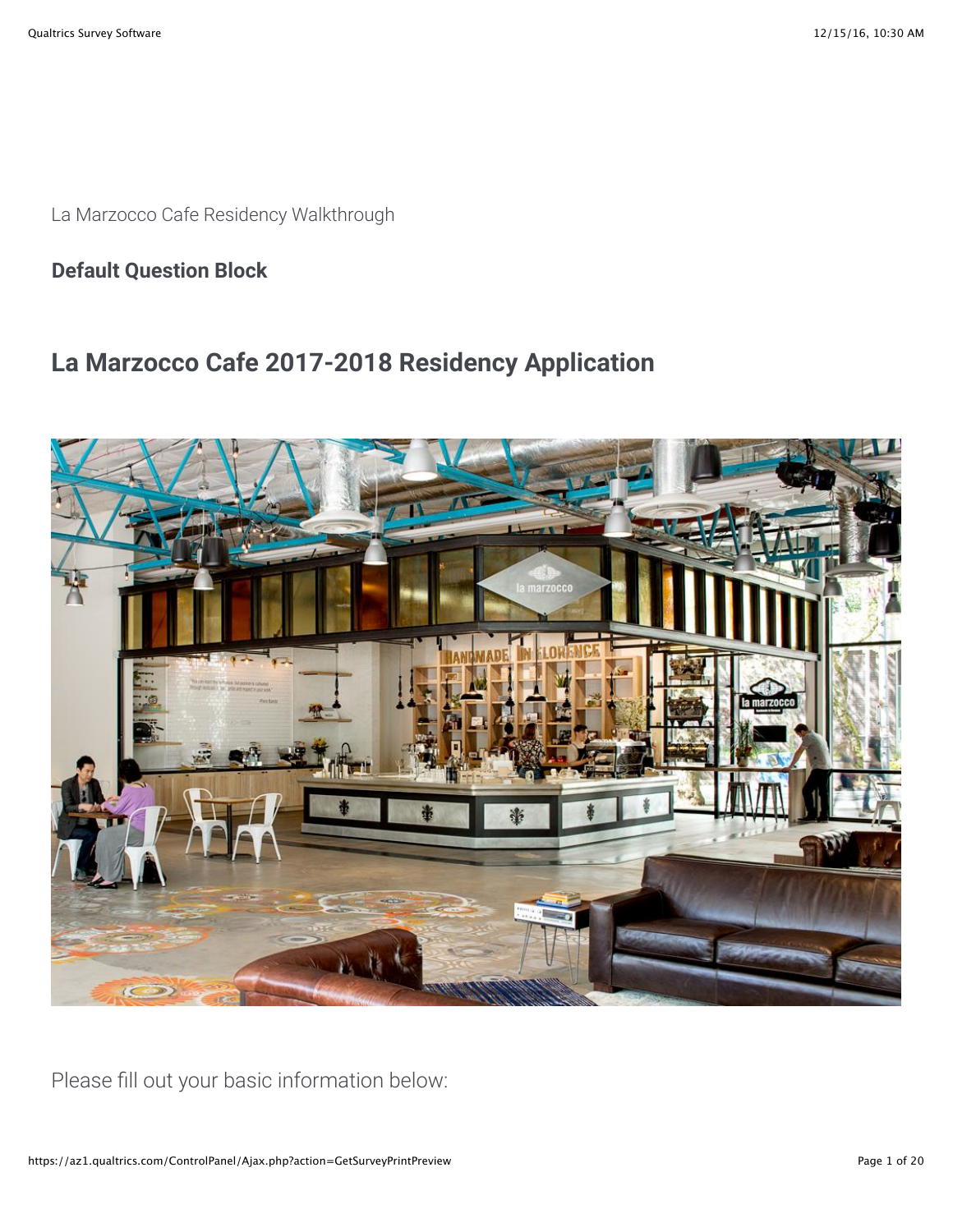#### Qualtrics Survey Software 12/15/16, 10:30 AM

| Name of Company              |  |
|------------------------------|--|
| Company Contact<br>Name      |  |
| <b>Contact Email Address</b> |  |
| Contact Phone Number         |  |
| Company Location             |  |

Hello and thank you for your interest in participating in our residency program at the La Marzocco showroom and cafe.

It will be very important for you to treat this application as through you were planning your residency with us. The best way for you to share your vision with us is to provide us with as much detail as possible when describing your residency: your menu, your staff training, the public events you would like to hold, etc.

The deadline for the application is: January 31st, 2017 at 11:59pm Pacific Standard Time. Our team is available to answer any questions you may have about this application before that. Please direct your emails to: amy@lamarzocco.com. Please fully complete the application form below. We look forward to hearing the vision for your residency at the La Marzocco showroom and cafe.

It is best to think of this residency as a Pop-Up in Seattle for your company, and our team as all new ambassadors of your coffee company. This way you can think of all the ways we will needed to be trained to fully execute the experience. This is a unique endeavor, where we will be fully turning the La Marzocco showroom and cafe into YOUR cafe to share your approach to coffee and service to our guests in Seattle. In order to have a successful residency, it is very important that each detail is fully designed and shared with our team. Each residency is fully designed by the partner in residence - we do not make any assumptions about any elements.

Thank you in advance for you attention to all of the following questions.

Within this online walk-through, we will ask you for all of the information we need to set up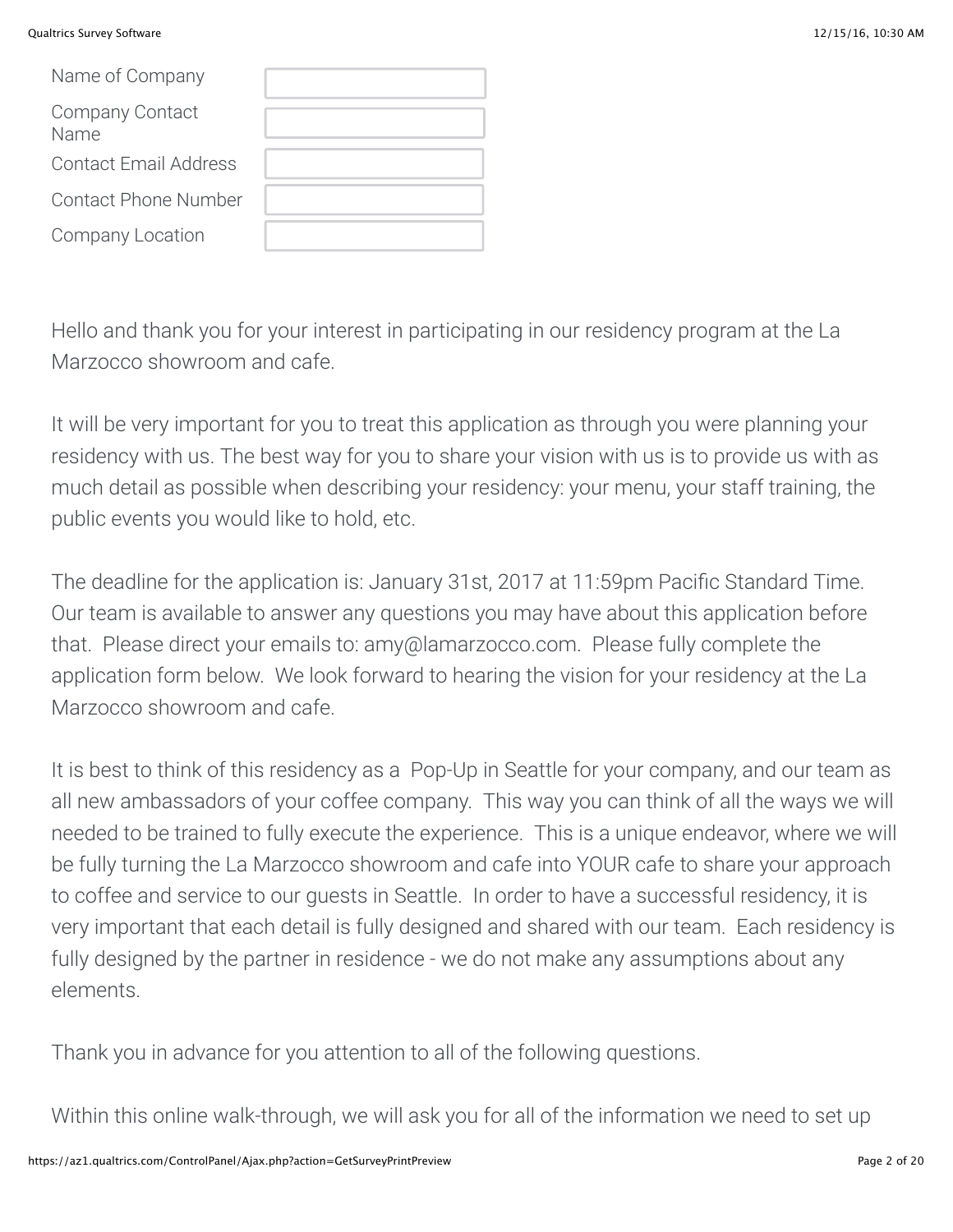your residency properly. There will be parts of this walk-through that require uploading documents. To make this easier for you, please share either a Dropbox or Google Drive link with us where we can find all of your uploaded documents by the time you submit your application.

Thank you.

| ×  | (Name of Applicant) Files | Lifestyle Images<br>Logo(ai or png preferred) | $\triangleright$ |
|----|---------------------------|-----------------------------------------------|------------------|
|    |                           | Menu                                          |                  |
| Ÿ. |                           | Merchandise List                              |                  |
| ×, |                           | <b>Training Materials</b>                     |                  |
| i. |                           | <b>W9 Form Completed</b>                      |                  |
| ä  |                           |                                               |                  |

Please create the file system in DropBox or Google Drive shown above and after you have completed uploading all of the files listed in this application, please share the URL of your folder on Dropbox or Google Drive below:

# **La Marzocco Café Residency Important Dates**

**Each new residency begins on a Tuesday.** 

| The week before your launch date:                     | Your team will be present and preparing for training |  |  |
|-------------------------------------------------------|------------------------------------------------------|--|--|
| The Sunday before launch, 6pm-9pm:                    | In house training of the La Marzocco cafe team       |  |  |
| The Monday before launch, 5pm-10pm: Residency Load In |                                                      |  |  |
| <b>Tuesday - Launch day:</b>                          | <b>Residency Start Date</b>                          |  |  |
| <b>Wednesday following launch:</b>                    | Launch Party/Event in KEXP Gathering Space           |  |  |

The above dates are important to take into consideration when planning for when your team will be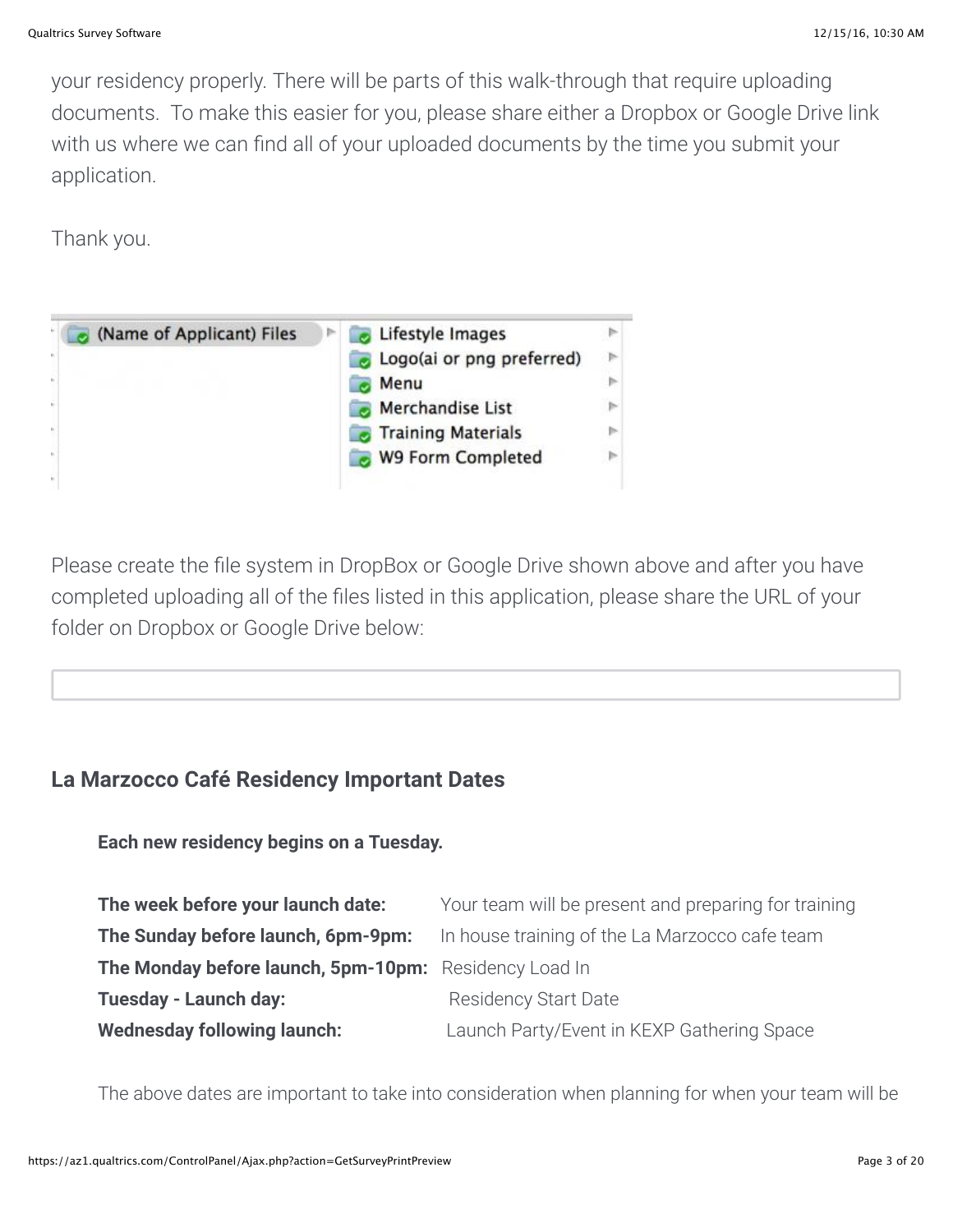available to be present with us in Seattle.

Please let us know if you have any black-out months that would not work for company for the 2017-2018 cycle - May 2017-April 2018, keeping in mind that nothing is guaranteed.



# **Section #1 - Training and Marketing**

Training - We strongly encourage a member of your staff to be present at our cafe to train our team in person and be available the first week of your residency. If this is not possible for you, we understand, and if training will need to happen in a condensed way, we ask that you supply our team with as much training documentation as possible in advance.

Please note, however, that your team's level of engagement with us will be an integral part of your residency and priority will be given to residents who can commit to being with us in Seattle in the days leading up to, and immediately following the residency launch.

Either way, please upload all of your training materials and informational documents on your company, history, coffees, relationships, etc. Anything that will help us better know and represent who your company is will be helpful.

How do you plan to train our cafe staff?

We will be sending someone to Seattle to train.

We will plan to train the staff over email/Skype/virtually in some way.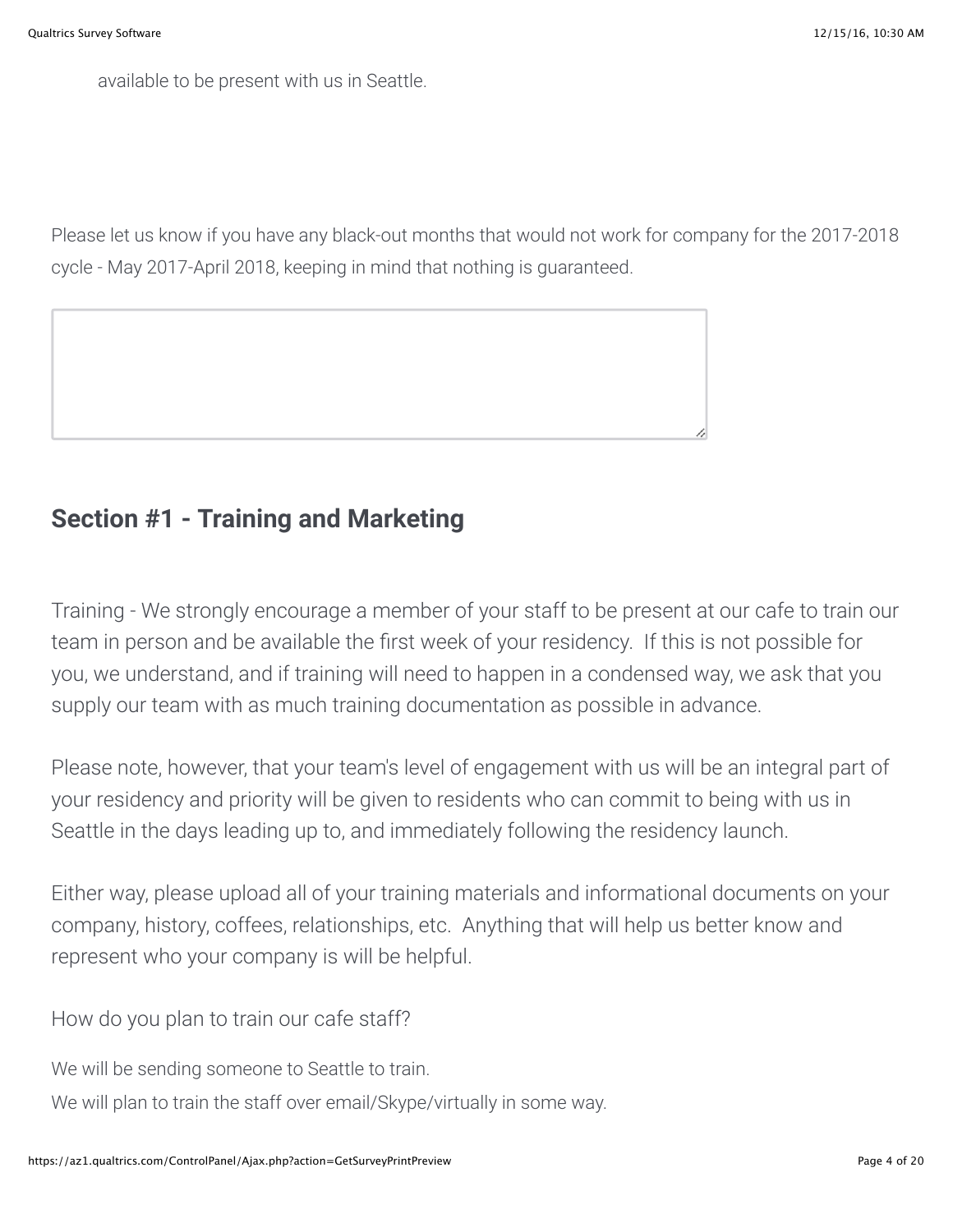Since you let us know that you will be training our staff over email/Skype, this training will need to be completed the week before your residency begins and all training material will need to be uploaded to your external link by the deadline of this application.

Since you indicated you will be sending someone to train our staff in Seattle, please indicate below who and when someone is coming and if you need help with travel plans.

Marketing - Please provide us with your preferred URL and social media handles below in order for us to properly promote you during your residence:

| Main URL      |  |
|---------------|--|
| Instagram     |  |
| Twitter       |  |
| Facebook page |  |

Please upload the following items to your Dropbox/Google Drive and share the link:

- 1. Vector version file of your logo (ai or png preferred)
- 2. Training materials we can use to start training our staff
- 3. Images of your coffee, facilities, management team (portraits or group photo), and drinks to be used in marketing (jpg preferred)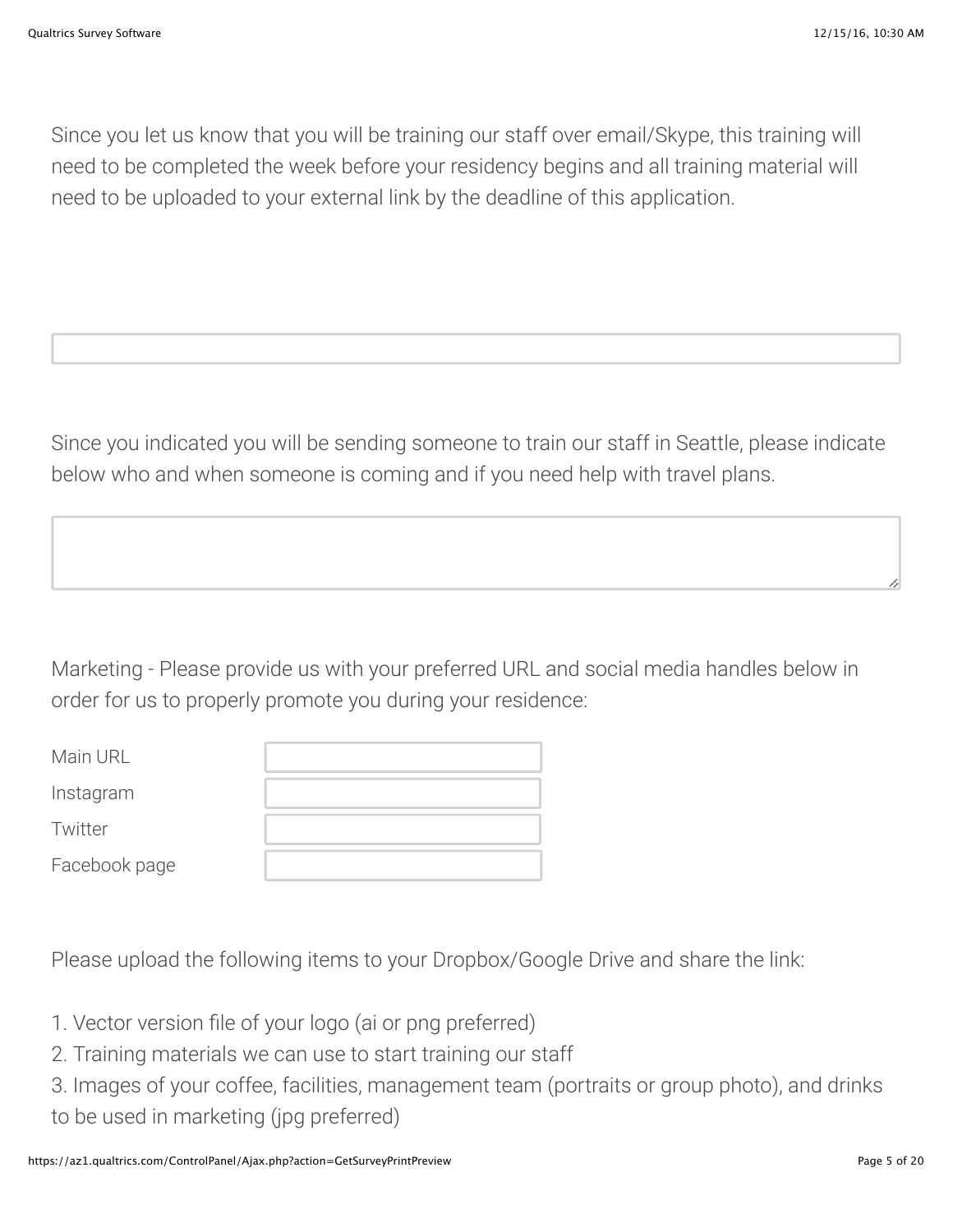4. List of merchandise you would like to sell and our cost (Word or Excel preferred)

Please describe your company in a short paragraph. This description will serve as your introduction, and will be printed on your menus so our guests understand who you are and what you are about.



We'd also love a quote or short paragraph from you, to be used for press, describing what this opportunity represents to you, what you hope to share with the Seattle community during your residency, and what it means for you to be able to share your company in this way...etc.



# **Introduction**

# **Section #2 - Equipment**

The Google Maps link to our café has a "look inside" feature where you can "walk" in and see our space from all around. You can "stand" behind our bar and see the café layout from many angles and how it relates to the rest of the space: La Marzocco cafe on Google Maps. We highly recommend taking advantage of this tool so that you can virtually see and stand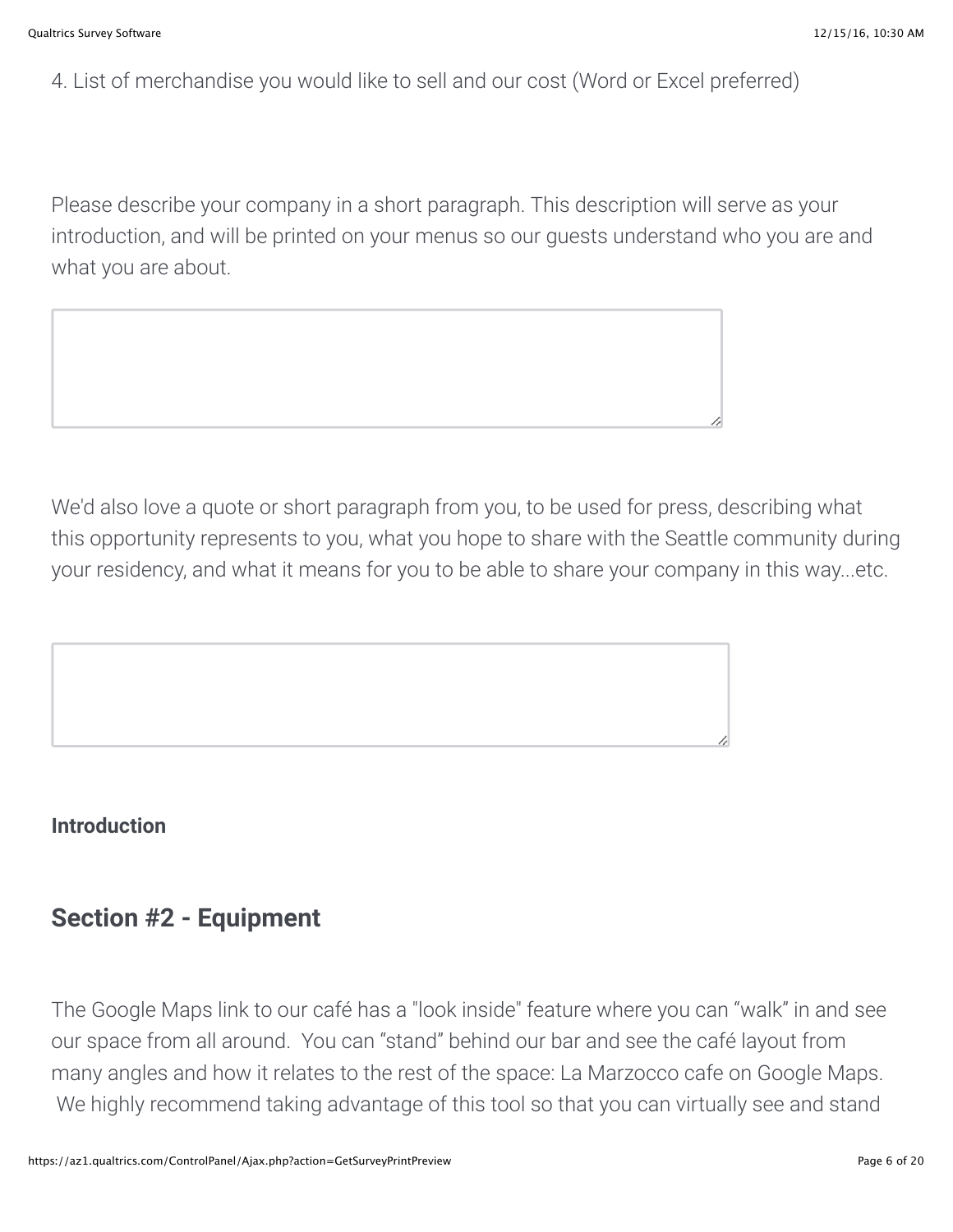in our space to get a feel for how your flow and approach to coffee service can best work through equipment and layout choices.

Also you will find many photos of our bar on our Instagram page: https://www.instagram.com/lamarzoccocafe/



Which espresso machine would you like to use on bar?

**Items Drag preferred machine here**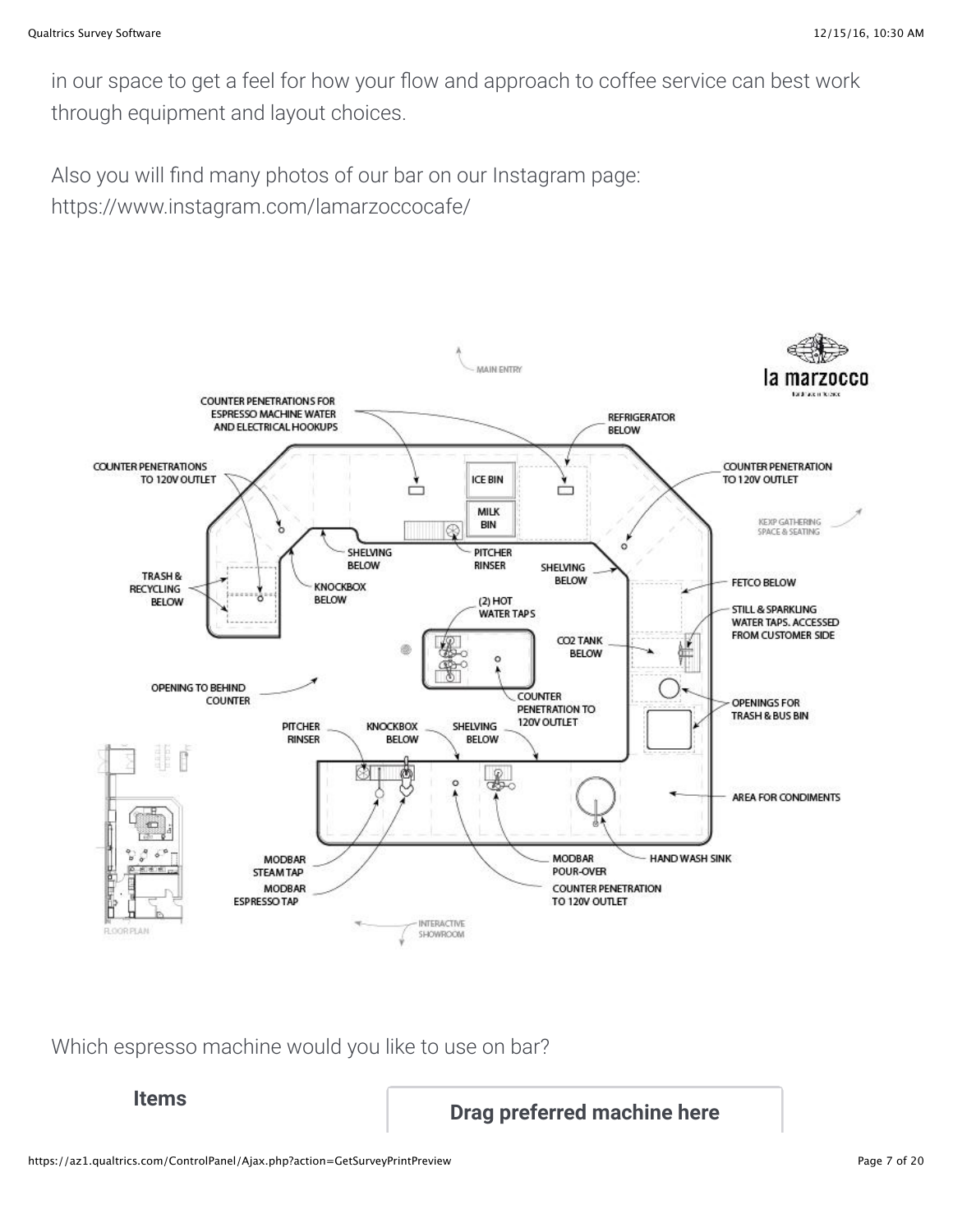Linea Classic EE Linea Classic AV GB5 EE GB5 AV Linea PB AV Linea PB ABR Strada EE Strada MP Strada EP Strada AV

Which grinders would you like to use on the Main bar/Modbar station? If you do not have a preference, we can definitely suggest grinders that have worked well for other residencies.

| <b>Items</b><br>Mazzer Robur | <b>Main Bar (Drag grinders from list)</b>      |
|------------------------------|------------------------------------------------|
| Mazzer Robur                 |                                                |
| Mazzer Kony                  |                                                |
| Mazzer Kony                  |                                                |
| Mazzer Kold                  |                                                |
| Mazzer Kold                  | <b>Modbar Station (Drag grinder from list)</b> |
| Mazzer Major                 |                                                |
| Mazzer Super Jolly           |                                                |
| Mazzer ZM Filter             |                                                |
|                              |                                                |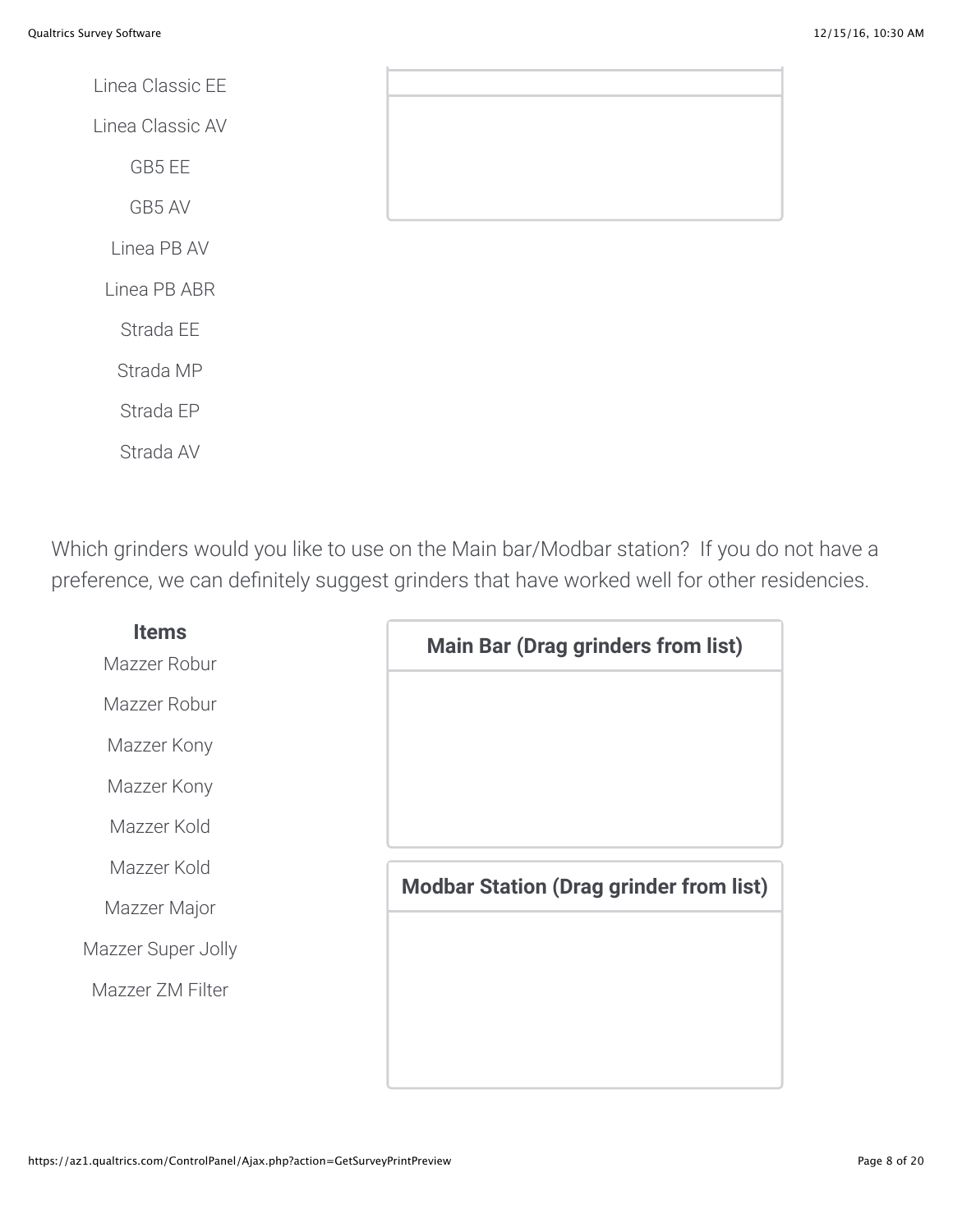Any additional grinders or machines that you would like to use on bar?

What other equipment, if any, would you like to use or have available other than the espresso machine, grinders, Fetco (filter coffee) and Modbar?

If you will be using the Modbar pour-over module, what pour-over brewer would you like to use? Please let us know if you will want to use the Modbar espresso tap for regular service or for a slow-bar educational interaction with guests.

# **Section #3 - Menu**

Please think of what you want your residency to be like, and assume we can make anything happen. We want this to be your experience. We will only offer what you create on your menu and as your service platform. It is best to not assume that we have any standard sizes or regular offerings. We will only offer the drinks you create, with your recipes and sizes. Below you will find a sample of our menus from three 2016-2017 residents: Stumptown Coffee Roasters, G&B Coffee, and Intelligentsia Coffee for reference.

Please describe your menu in detail, considering the categories below found on our previous menus; these categories are a guideline so that you can present the menu as you would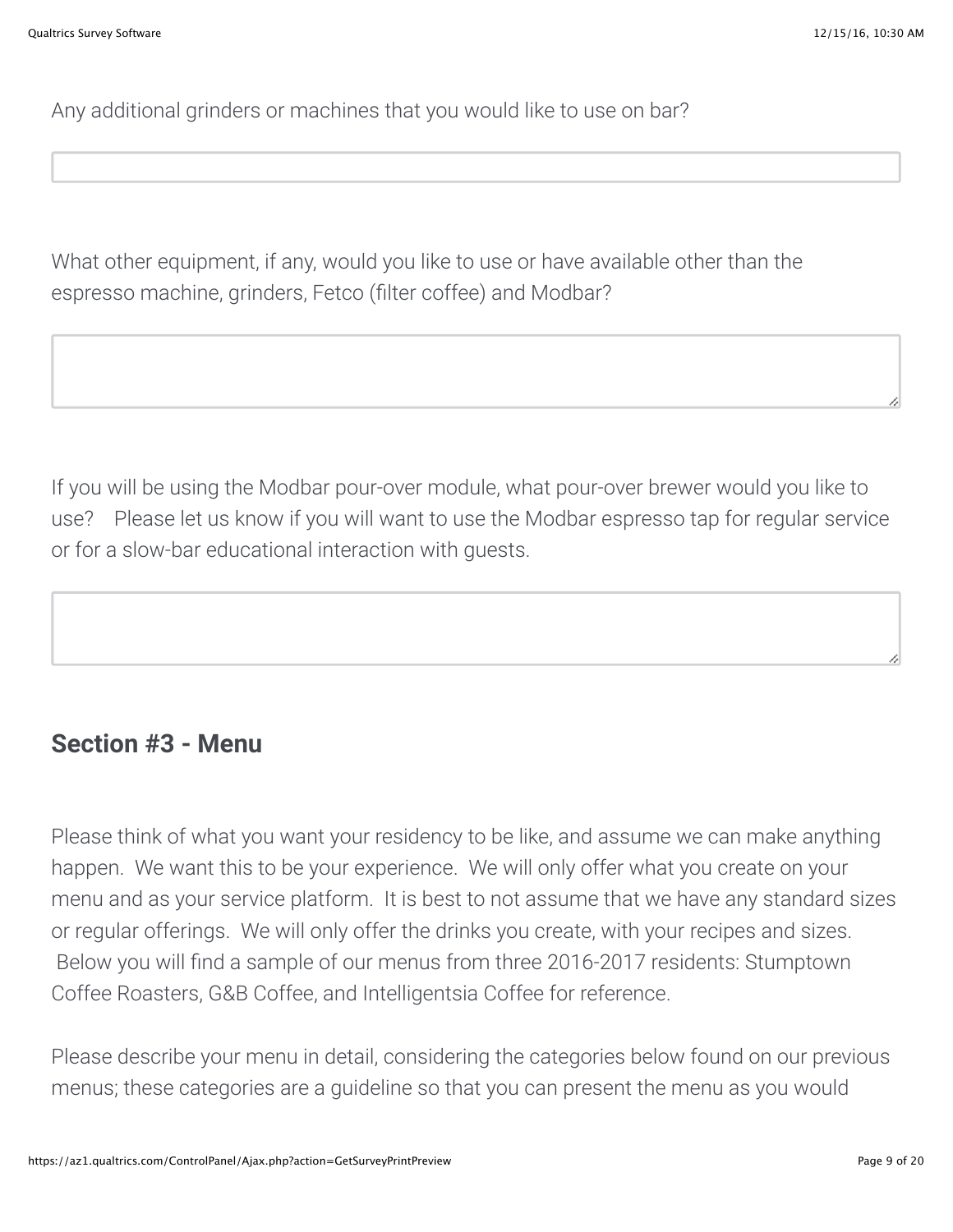normally in your café. For example we do not call out a cappuccino on our menu, but give you a prompt for drinks that fall into the category of espresso with milk.

Please upload your menu, menu recipes (both for how drinks are built as well as any syrups/additions we will make in house), your wholesale price lists, and your ordering procedures to your external link.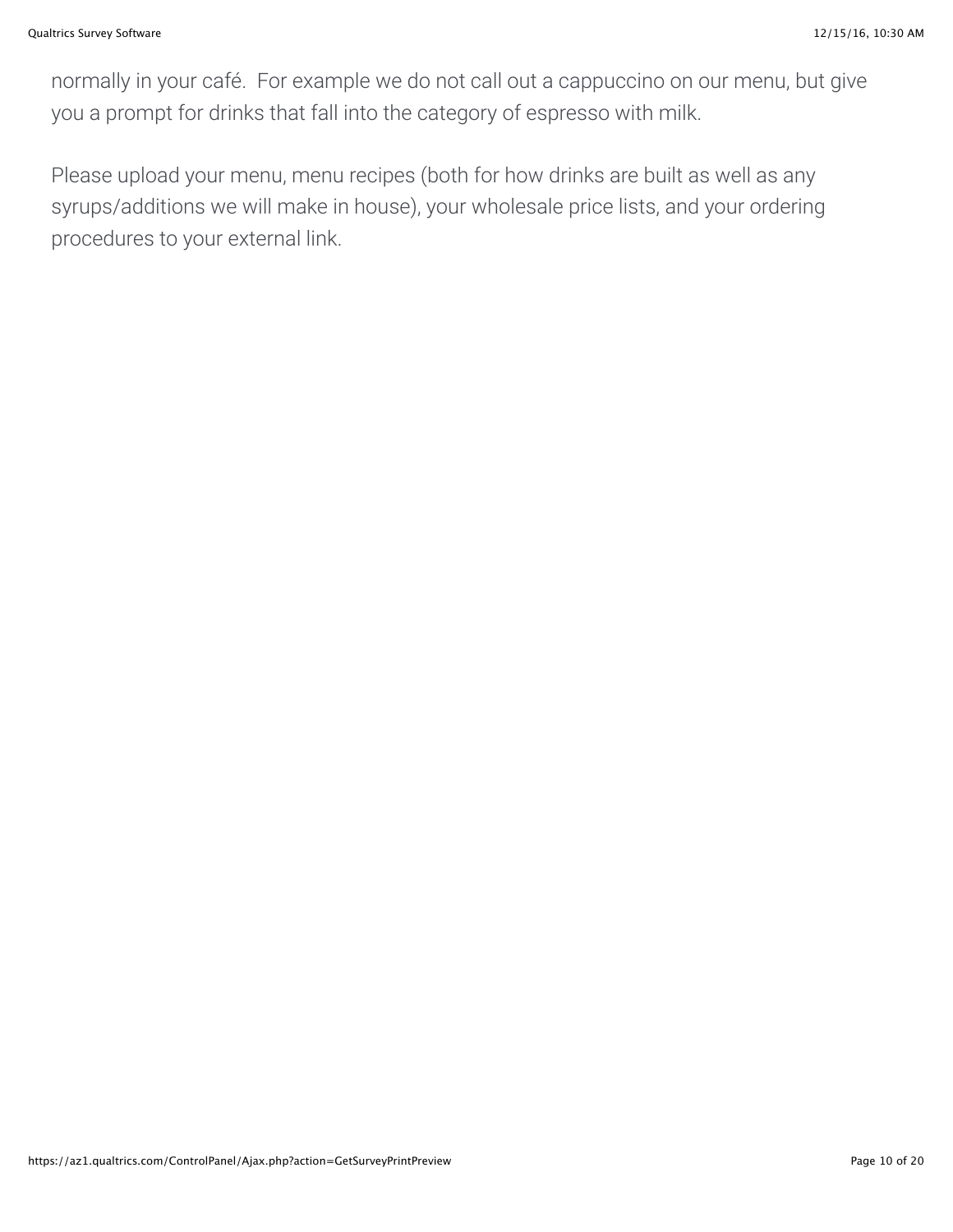la marzocco cafe & showroom

la marzocco cafe & showroom

# stumptown coffee roasters

april 16, 2016 - may 29, 2016



# espresso

| spresso           |                |  |
|-------------------|----------------|--|
| hair bender       | $\overline{3}$ |  |
| featured espresso | $\overline{3}$ |  |
| mericano          | $\overline{3}$ |  |
|                   |                |  |

# espresso + milk

| 4.5 | 5 |
|-----|---|
|     |   |
| 5.5 | 6 |
| .5  |   |

## prewed comee

| brewed coffee                          | 2.5 |  |
|----------------------------------------|-----|--|
| featured pour-over<br>brewed on modbar | д   |  |

# specialty drinks

stumptown cold brew

```
4.5 - 5.5
```


### roaster in residence

# stumptown coffee roasters

April 16, 2016 - May 29, 2016

La Marzocco is thrilled to launch the Cafe and Showroom with Stumptown Coffee Roasters as our first Roaster in Residence. Stumptown is a proud sponsor of KEXP and has long been a supporter of independent music. They have also been La Marzocco fans and supporters since they opened their first cafe in Southeast Portland in 1999 with a La Marzocco Linea Classic. We can't think of a better partner to debut our unique cafe concept, showcasing their history of quality focused coffee in the Pacific Northwest and beyond.



The La Marzocco Cafe and Showroom is the place to experience the fine art of espresso. We are a neighborhood cafe that serves as a stage for the world's best coffee brands and baristas, the La Marzocco Home Espresso Lab, and an event space for the coffee community. Brought to you by the makers of fine espresso machines handcarafted in Florence, Italy since 1927.

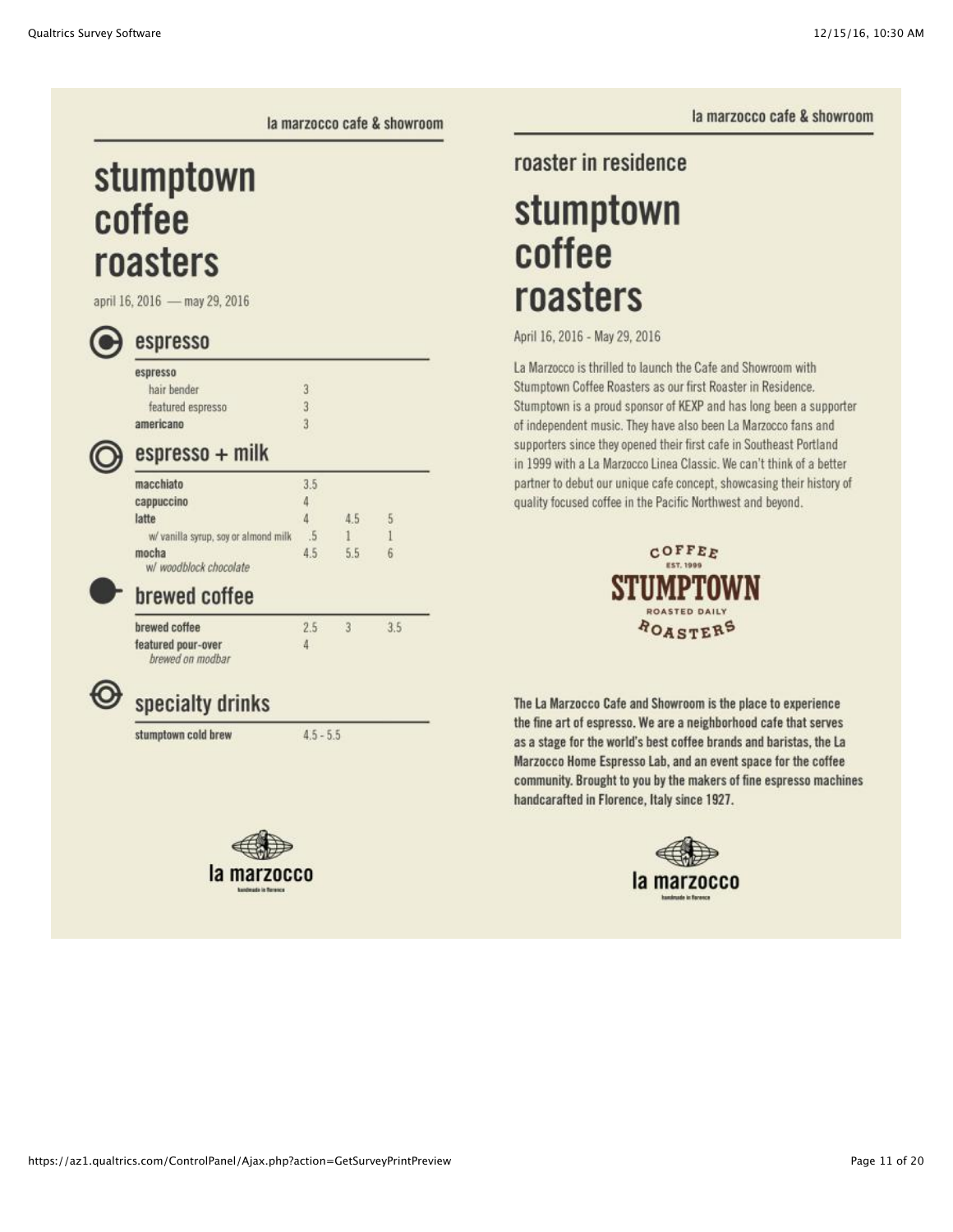$ExPESSO$   $3^{25}$  $MACCH \, ATO \, 375$ CAPPUCCINO 4 LATTE 5 SWEET LATTE 5 ALMOND MACADAMIA ICED LATTE 6 MOCHA G TURMERIC ALMOND MACADAMIA  $\mathbf{s}$  $450$  $CH\Delta 1$  $975$  $GIB$  JHAKE HOT CHOCOLATE 450 FIZZY HOPPY TEA ч FILTER COFFEE ч

Yeasted Waffle with mople syrup 8

### FIZZY HOPPY TEA

COLD BREVED YUNNAN BLACK TEA WITH CITRA HOPS AND LITTLE BIT OF INEETENER. KEGGED, CARBONATED AND KEPT ON TAP. LIKE A REFRESHING, LIGHT AND HOPPY BEER BUT NO ALCOHOL.

#### TURMERIC ALMOND MACADAMIA

USUALY WE SUTT CALL IT "TUM!" FRETH EINGER. TUZMEZIC, HONEY, AND A LITTLE BLACK PEPPER WITH OUR ALMOND MACADEMIA MILE. TRY IT OUT BOTH HOT (WARMING, RESTORATIVE) OF COLD (REPRESHING!)



#### Buddy Shot!

Instead of ordering the standard double espresso, have the barista split the shot and share the other half with a friend or acquaintance.

#### One & One

One half a single espresso, the other a single cappucerno. Also used as a catch-all term for any drunk that splits the shot "or an espresso + espresso-based drink.

### Business and Pleasure

One half a single espresso (the business), the other a singlesnot almond macadamia coppuccino, stightly sweetened, shaken and served neat in a chilled glass with a liftle bit of espresso dusted on top (the pleasure).

#### EspressoDarkand Stormy

A shot of espresso, a house-made ginger beer imade with fizzy hoppy tea) with a caramelized sugar syrup. Served as a one and one.

Affogato

Espresso and ice cream. The two greatest things on earth.









Spresso

ecoretico





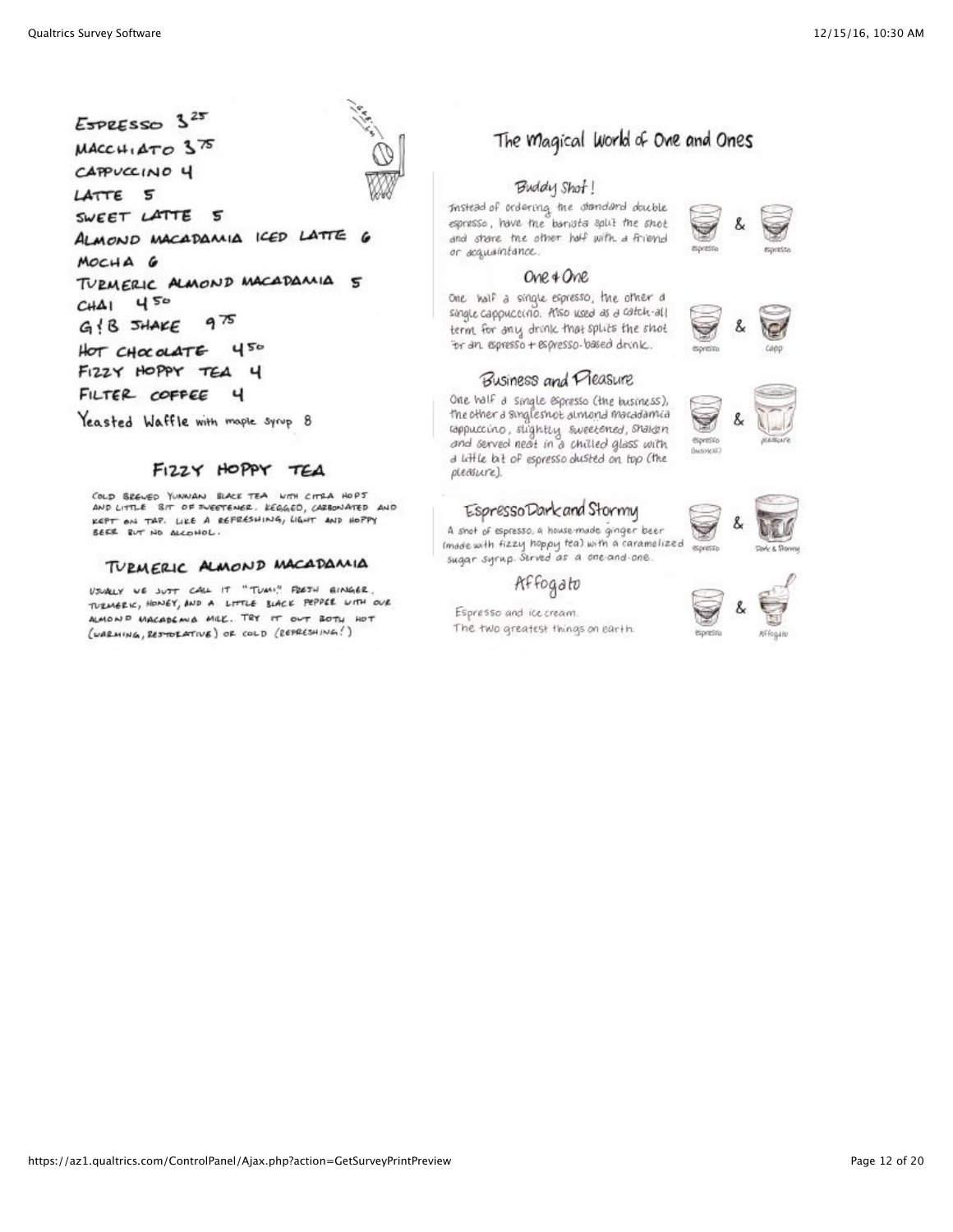

**BREWED COFFEE** Nicaragua, Los Delirios 4 Ethiopia, Tikur Anbessa 6

### **COLD BREW**

Ethiopia, Yirgacheffe 4.5

### **ESPRESSO**

**Black Cat Classic** Espresso 3 Macchiato 3.5 Cappuccino 4 Latte 4.25/4.5 Angeleno<sub>6</sub> **Black Cat Shake 5** 

### SINGLE ORIGIN ESPRESSO

Guatemala, Itzamna Espresso 3.75 Macchiato 4.25 Cappuccino 4.75

## CHOCOLATE

Ecuador, Del Tambo Hot Chocolate 4/4.25 Mocha 4.75/5 Chocolate Champ Shake 5

# **Other Menu options**



## **LOOSE LEAF TEA**

**BLACK** Golden Needles 4.5 **WHITE** White Peony 3.5 GREEN Emerald Spring 3.5 Kabuse Okabe 6 OOL ONG Iron Goddess of Mercy 3.5 **HERBAL** Hot Turmeric Tonic 3.5 King Crimson 3.5

### **SPARKLING TEA**

King Crimson 3.5 White Peony 4.5

CHAI Hot/Iced 4.25

### **MATCHA**

Matcha Latte 6.75 Iced Matcha 6 Iced Matcha Latte 6.75 Matcha Shake 5

We use a local milk delivery service (Pete's Dairy) to provide several milk and milk alternative options. Please select all of the products you would like to use during your residency: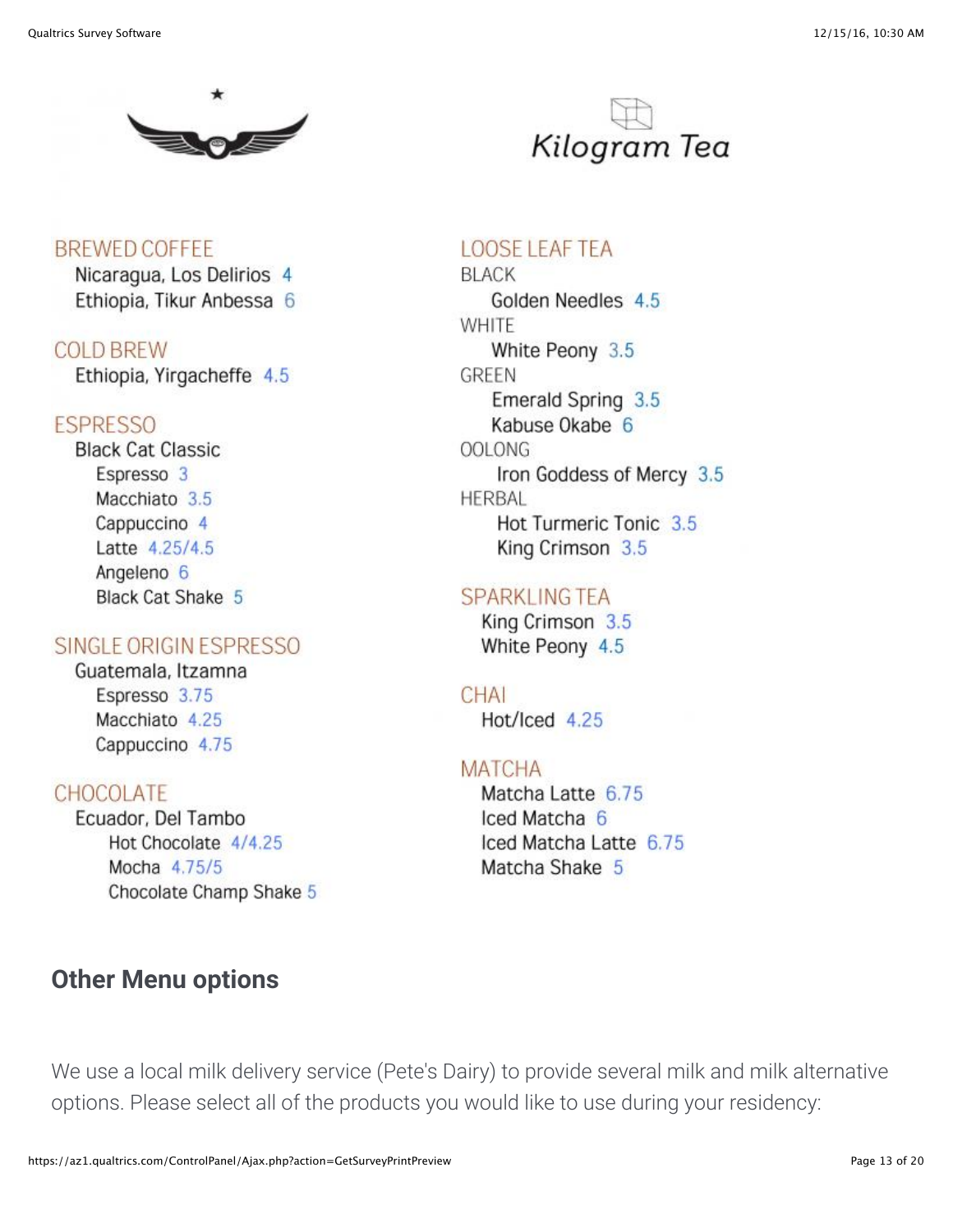Conventional/Homogenized

Sunshine Dairy - Organic/Homogenized

> Pure Eire Dairy - Organic/Non-Homogenized

Pacific Foods Barista Almond

Pacific Foods Barista Coconut

Pacific Foods Barista Soy

Califia Barista Blend Almond

**Items Drag to add milk choices (Max of 3) Drag to add milk choices (Max of 3)** 

Will you need to supply any of your own ingredients or will we need to make anything inhouse? (Honey, chocolate, syrups?) Please share any in-house recipes (upload them to your external shared folder) and note them below. This will help us begin to source ingredients.

Does anything on your menu require special equipment, not previously listed? Please take this moment to think through your offerings, taking into consideration any food items you may want us to prepare, any special ingredients used in drink service, or drinks that may need to be made with any equipment not previously specified.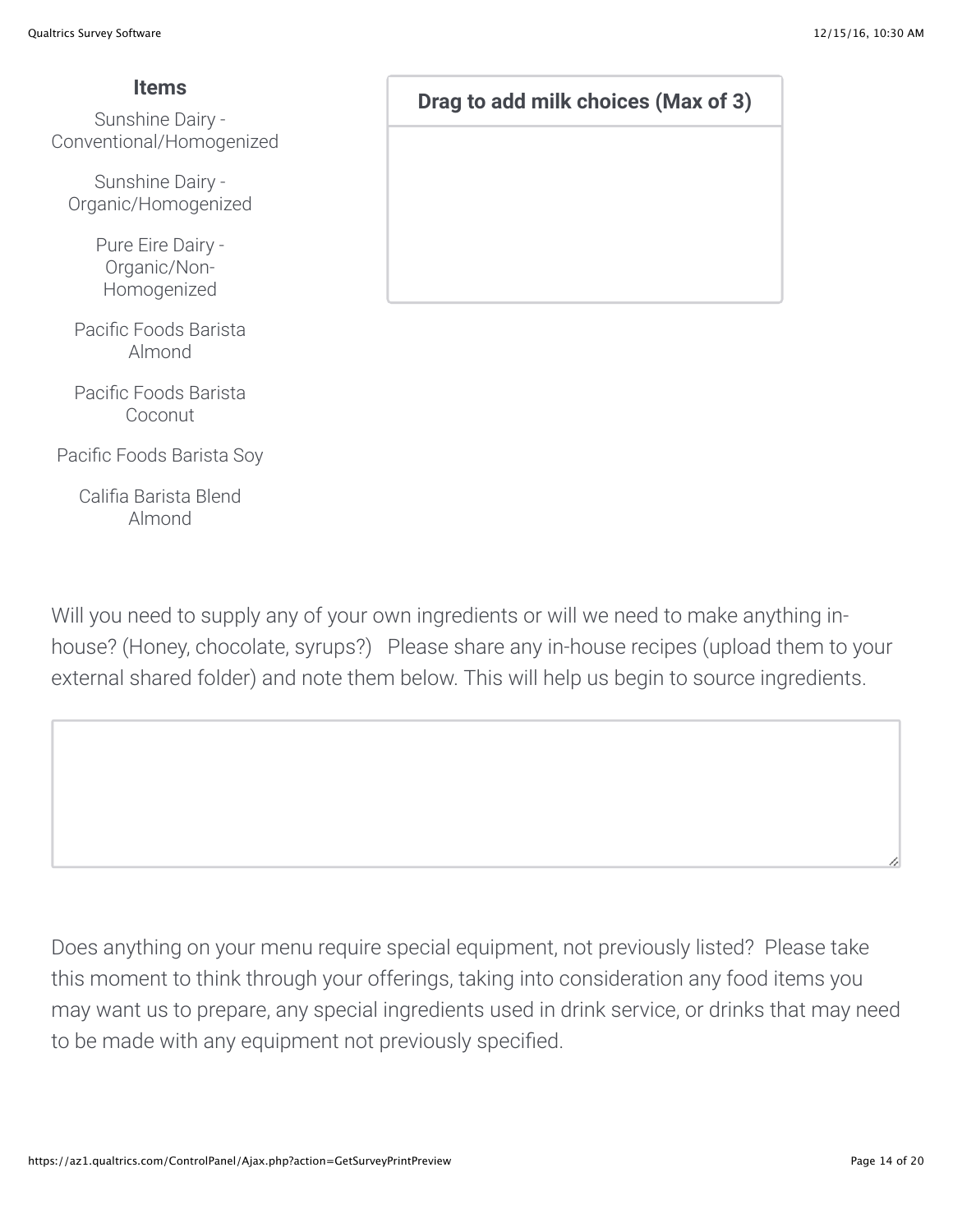What do you want offered at the condiment station for guests? (Types of dairy, honey, sugar, etc.)

We have partnered with a local bakery, The London Plane, to provide daily pastries for the cafe. If you would like to have the bakery make any special items for your residency, please let us know so that we can put you in touch with their staff. If there is any food item that defines your service experience, which you want to create in our space, please let us know in detail.

Yes, I would be interested in special bakery items No, I'm fine to let La Marzocco handle the bakery items

# **Section #4 - Community Engagement: Classes/Lectures/Events**

We encourage our residents to enhance their time in Seattle by sharing their unique knowledge of coffee in Classes, Lectures or Events.

For example, Stumptown held an educational session each Friday which included: tasting espresso, pouring latte art, single origin vs. blends, etc. G&B had staff present for the first two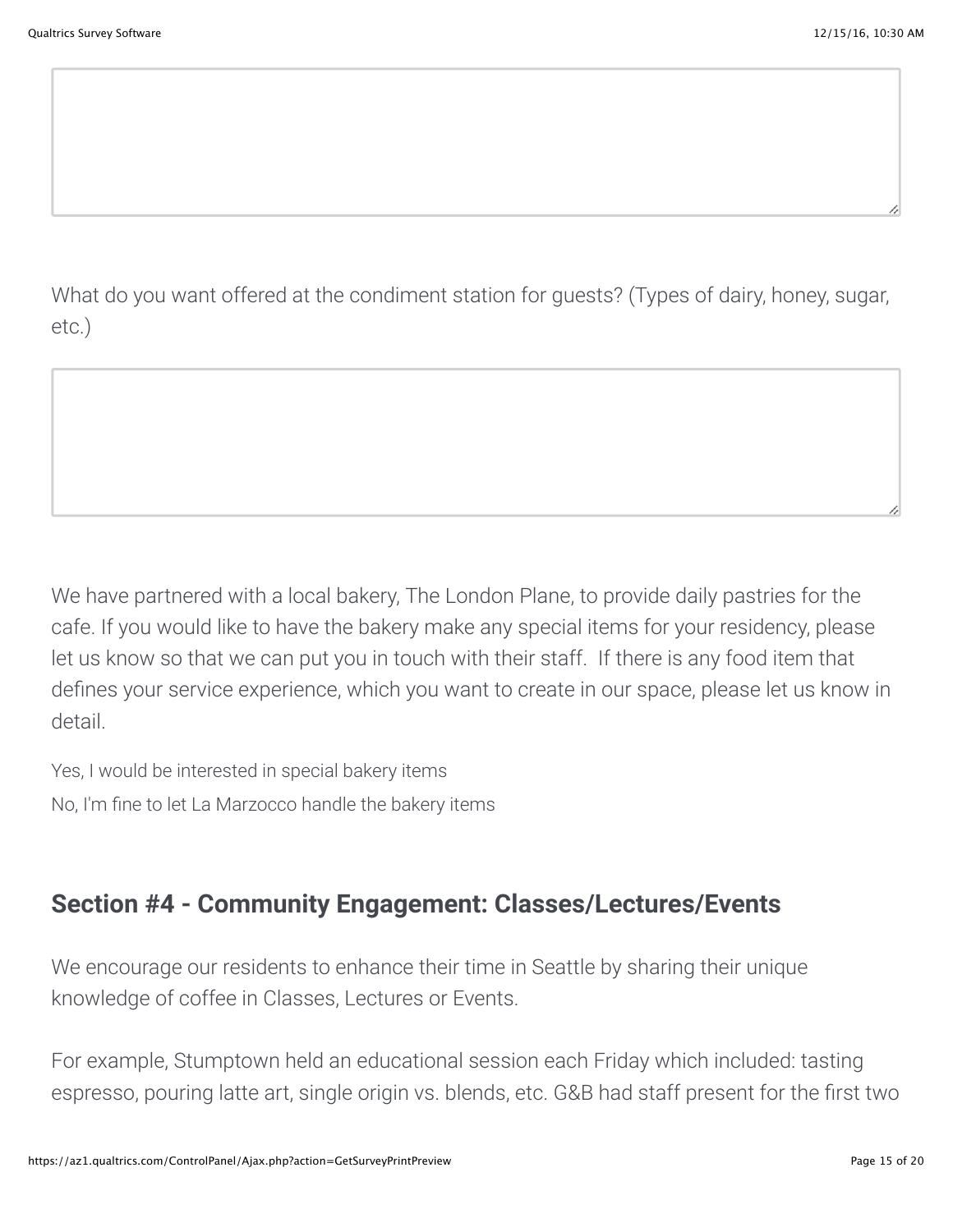weeks of the residency to help carry out the program and train the staff; Buna held talks about Buna and coffee in Mexico City; Counter Culture had tastings every Friday hosted by their team and had Q&As with their Champs every Wednesday evening; Intelligentsia hosted classes weekly taught by different members of their staff from different parts of the country. Panther was present for public cuppings, hosted a Meet the Producer Event with Aida Batlle, and hosted a TNT as a going away party.

You have full access to the entire cafe for these events, including the Home Espresso Lab, which features two Linea Minis and GS3s, and a video screen. These events can be added or updated during your residency if needed.

Your representative is also welcome to cover barista shifts, or have one-on-one sessions with consumers on the main bar, Home bar, Modbar, etc.

Your team also has the ability to use the larger KEXP Gathering Space for larger events; AV support is available upon request. Any out-of-the-box thinking on music and coffee collaboration is encouraged.

Will a representative from from your company be present during your residency to host events or educational trainings such as cuppings, tastings, panels, or classes on Home equipment?

Yes, we will plan to have someone there No, we don't plan to have anyone there during the residency

 Since you indicated someone will be in Seattle during the residency, please list the events/lectures/workshops you would like to hold (and timing day/evening/weekend, etc.), and a brief description of each one.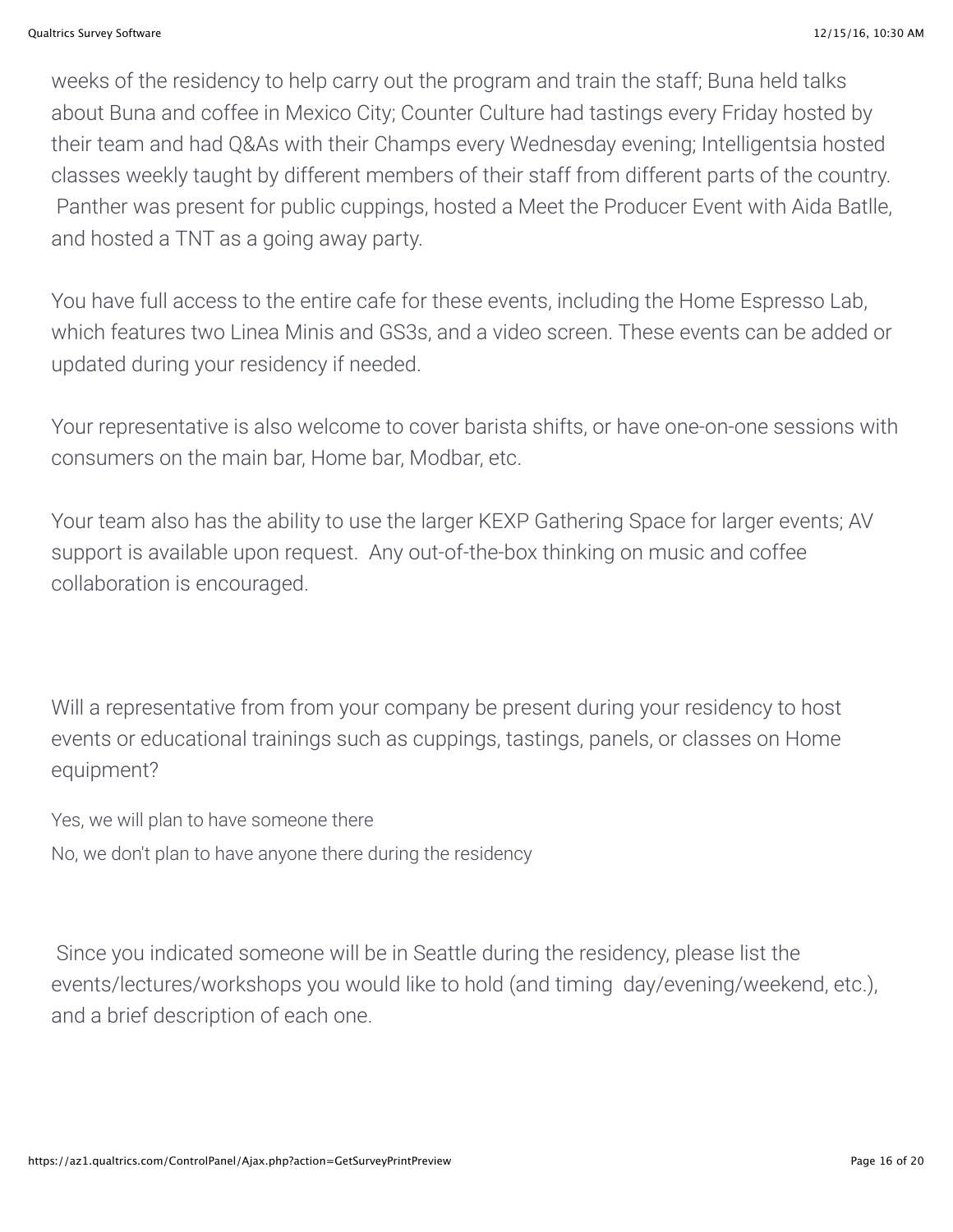

# **Section #5 - Launch Party**

Each Resident will have the opportunity to host a launch party on the first Wednesday of their residence. This can be as simple as serving a free specialty drink all day long, or as detailed as using the KEXP gathering space that surrounds the cafe to host a band or some other entertainment.

Here were some of the launch events have taken place during the 2016-2017 cycle:

- G&B's launch included a 3-on-3 Basketball tournament in the courtyard just outside the cafe.

- Buna's launch party included a performance by a band from Mexico City (and a coordinated Live In Studio Session with El Sonido DJ Chilly), a taco truck, Mezcal tastings and the coffee menu free to taste.

Our partnership with KEXP is unique, and KEXP is keen to help promote the intersection of coffee and music. While not required, if you have a band that you want to incorporate into your residency and during your launch event – that would be great! – we would love to start that scheduling process with KEXP's production team asap.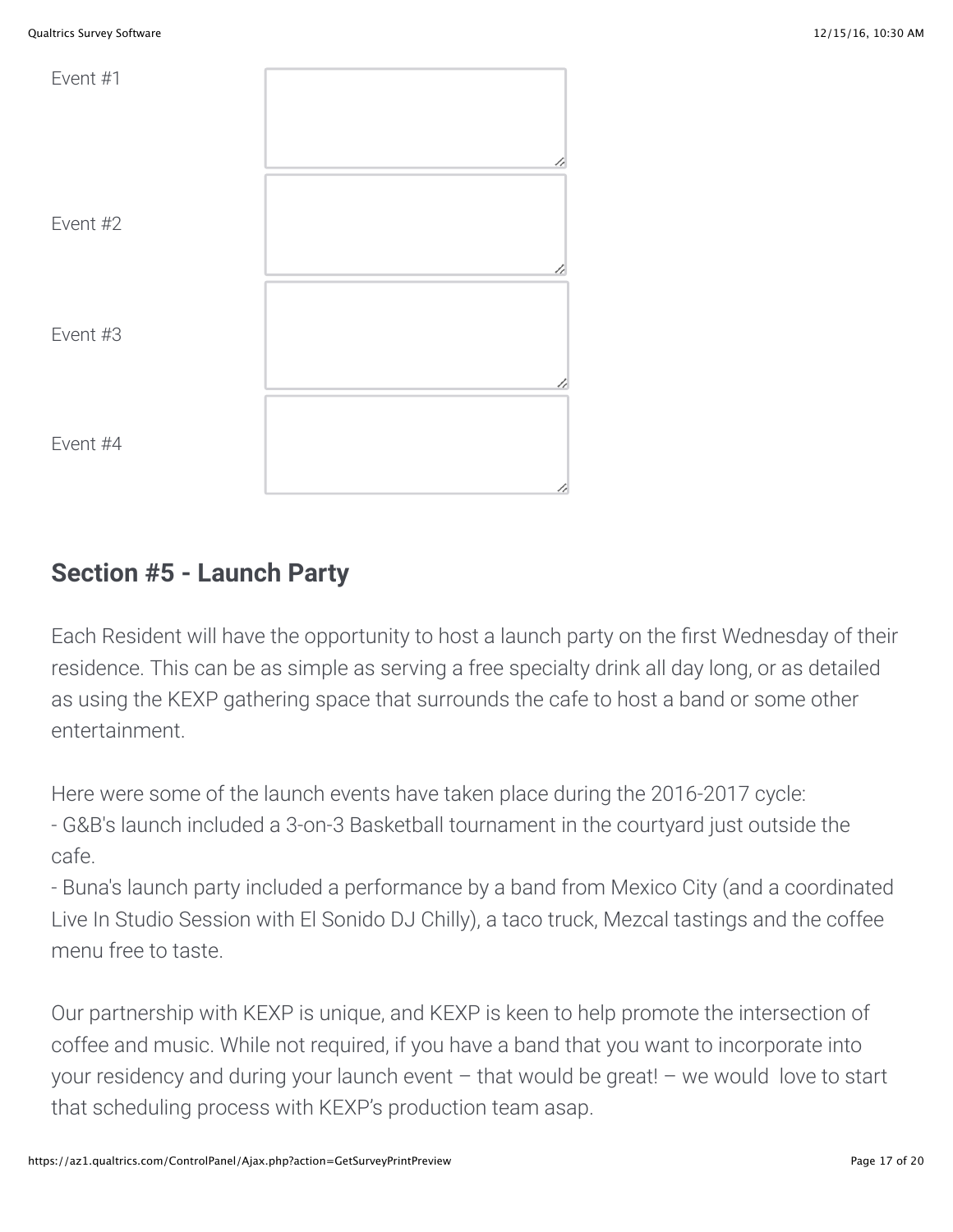The launch party/event is a chance to kick off your residency and share the energy and enthusiasm that your residency will present in the month ahead. Like the rest of the residency, there is nothing "normal or usual" about these events, and we will help you create your ideal launch event, however it is up to you to design this experience. Our team can help connect you to local vendors to help create your vision, and is available to help execute it, but it is your responsibility to design it.

Please let us know about your ideas for a Launch Party/Event below so that we can connect you with local vendors, DJs, or other support as needed.

# **Section #6 - Retail Offerings**

Our residents have the option of selling retail merchandise during their residency. We can purchase items at wholesale and then return anything that we don't sell during the residency. Please note that for such a short residency, not all of the same items will sell in our space as they would in yours. Please be thoughtful about your choices. We will need your item list and wholesale prices by the application deadline in order to be able to sell your retail items.

Will you be selling retail coffee bags?

Yes

No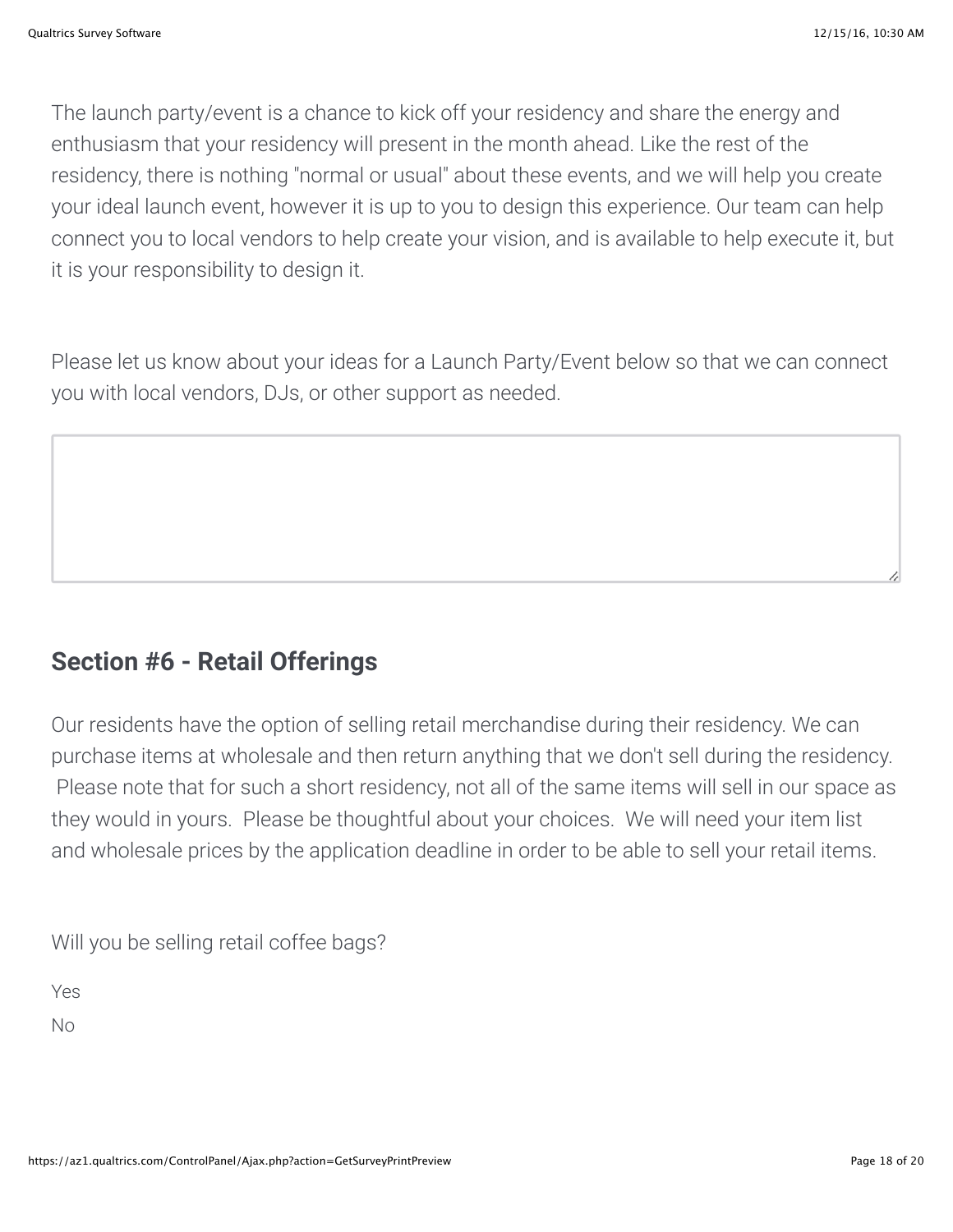# Will you be selling other merchandise?

Yes

No

Since you indicated you will be selling merchandise, please read the following: La Marzocco requires completed, signed and dated federal form W-9. You can download the form below, then post it to your external folder. If selected for a residency, we will need this form completed.

La Marzocco requests N30 payment terms and we are happy to complete and sign your company's credit application and any other forms if needed. If you have any questions about vendor set up, please call Accounting at 206-706-9104.

### [W9 blank](https://az1.qualtrics.com/ControlPanel/File.php?F=F_ac7VhZAFsLSkUpD)

Once you have completed your W9, please upload your complete form to your external link.

If you are planning to sell merchandise, please upload a list of the items along with titles and wholesale/retail pricing for each in your external link:

Finally, is there anything else you'd like us to know about you? Your story? Any additional information or materials that you want to share will help our team be better ambassadors for you during your residency.